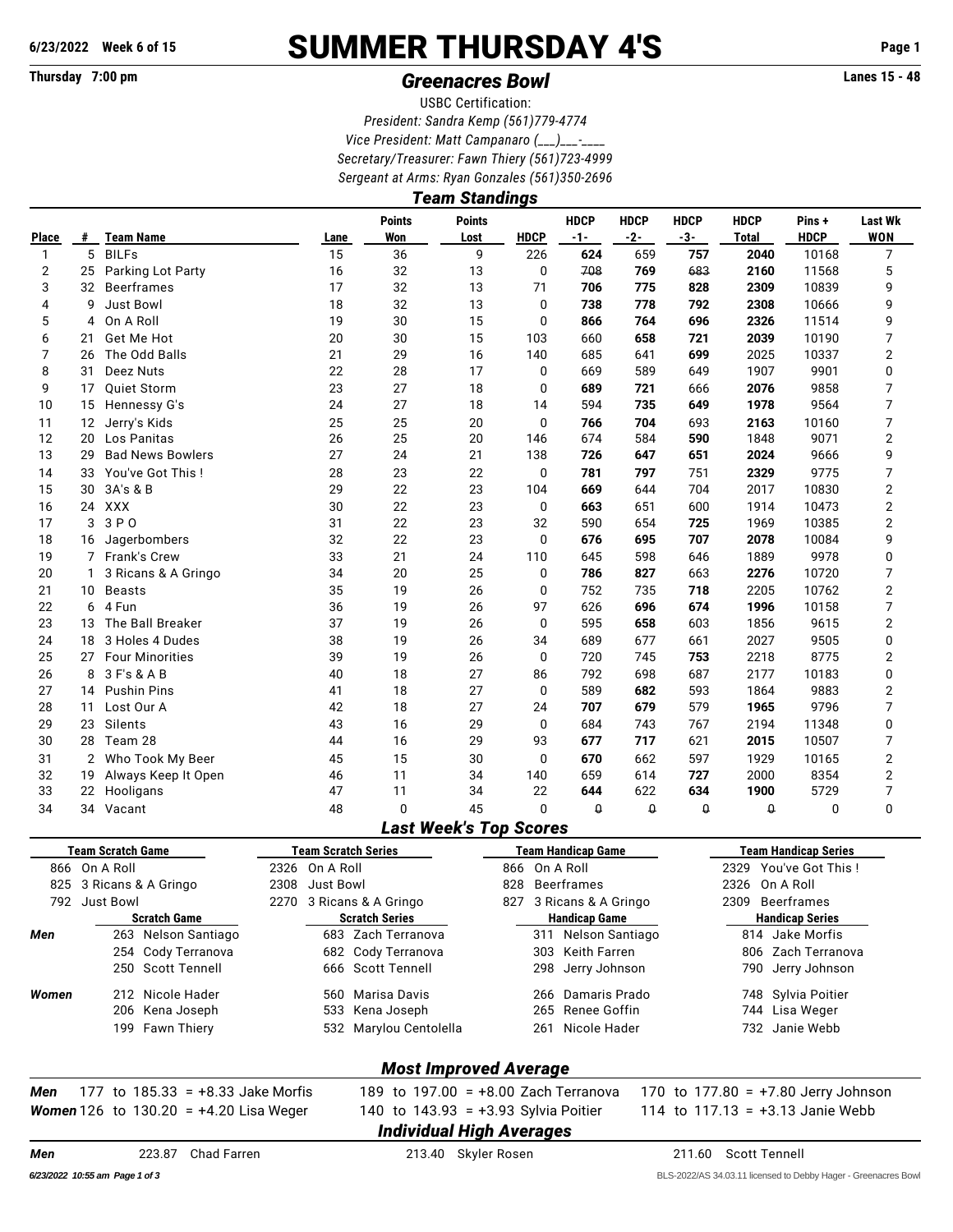| 6/23/2022                                                  |                          | Week 6 of 15 |                     |                                        |          |                  |              |                            |            |                       |                                              |                           | <b>SUMMER THURSDAY 4'S</b>                                        |                        |              |                             |                                 |             |                    | Page 2     |
|------------------------------------------------------------|--------------------------|--------------|---------------------|----------------------------------------|----------|------------------|--------------|----------------------------|------------|-----------------------|----------------------------------------------|---------------------------|-------------------------------------------------------------------|------------------------|--------------|-----------------------------|---------------------------------|-------------|--------------------|------------|
| High Avg                                                   |                          |              |                     |                                        |          |                  |              |                            | High Avg   | High Avg              |                                              |                           |                                                                   |                        |              |                             |                                 |             |                    |            |
| 177.80<br>Women<br>Marisa Davis                            |                          |              |                     |                                        | 177.73   |                  | Nicole Hader | 174.08                     |            | Sandra Kemp           |                                              |                           |                                                                   |                        |              |                             |                                 |             |                    |            |
|                                                            |                          |              |                     |                                        |          |                  |              |                            |            |                       |                                              | <b>Season High Scores</b> |                                                                   |                        |              |                             |                                 |             |                    |            |
|                                                            | <b>Team Scratch Game</b> |              |                     |                                        |          |                  |              | <b>Team Scratch Series</b> |            |                       |                                              |                           | <b>Team Handicap Game</b>                                         |                        |              | <b>Team Handicap Series</b> |                                 |             |                    |            |
| 899                                                        | On A Roll                |              |                     |                                        |          |                  | 2540         | On A Roll                  |            |                       |                                              |                           | On A Roll<br>899                                                  |                        | 2540         | On A Roll                   |                                 |             |                    |            |
| 894                                                        | Parking Lot Party        |              |                     |                                        |          |                  |              | 2422 Parking Lot Party     |            |                       |                                              |                           | Parking Lot Party<br>894                                          |                        | 2425         | 3A's & B                    |                                 |             |                    |            |
| 826                                                        | 3 Ricans & A Gringo      |              |                     |                                        |          |                  |              | 2332 Silents               |            |                       |                                              |                           | 842 Team 28                                                       |                        |              | 2422 Parking Lot Party      |                                 |             |                    |            |
|                                                            |                          |              | <b>Scratch Game</b> |                                        |          |                  |              |                            |            | <b>Scratch Series</b> |                                              |                           | <b>Handicap Game</b>                                              |                        |              | <b>Handicap Series</b>      |                                 |             |                    |            |
| Men                                                        |                          |              | 289 Chad Farren     |                                        |          |                  |              |                            |            | 712 Chad Farren       |                                              |                           | 311 Nelson Santiago                                               |                        |              | 814 Jake Morfis             |                                 |             |                    |            |
|                                                            |                          | 277<br>276   |                     | <b>William Perez</b><br>Norman Pollack |          |                  |              | 699                        |            |                       | <b>Scott Tennell</b><br><b>Caleb Fridley</b> |                           | Keith Farren<br>303                                               |                        |              | 806                         | Zach Terranova<br>Jerry Johnson |             |                    |            |
|                                                            |                          |              |                     |                                        |          |                  |              | 687                        |            |                       |                                              |                           | 298<br>Jerry Johnson                                              |                        |              | 790                         |                                 |             |                    |            |
| Women                                                      |                          | 233          |                     | Marisa Davis                           |          |                  |              | 583                        |            |                       | Nicole Hader                                 |                           | Damaris Prado<br>266                                              |                        |              | 748                         | Sylvia Poitier                  |             |                    |            |
|                                                            |                          | 228          | Lori Easter         |                                        |          |                  |              | 574                        |            |                       | Kena Joseph                                  |                           | Renee Goffin<br>265                                               |                        |              | 744                         | Lisa Weger                      |             |                    |            |
|                                                            |                          | 223          |                     | Nicole Hader                           |          |                  |              |                            |            |                       | 567 Sandra Kemp                              |                           | Nicole Hader<br>261                                               |                        |              | 732 Janie Webb              |                                 |             |                    |            |
|                                                            |                          |              |                     |                                        |          |                  |              |                            |            |                       |                                              |                           | <b>Team Rosters</b>                                               |                        |              |                             |                                 |             |                    |            |
|                                                            |                          |              |                     |                                        |          |                  |              |                            |            |                       |                                              | <b>Book</b>               |                                                                   |                        |              |                             |                                 |             |                    | Book       |
| Name<br>1 - 3 Ricans & A Gringo Lane 34 HDCP=0             |                          |              |                     | Pins Gms                               |          | Avg              | <b>HDCP</b>  | $-1 - 2$<br>Avg=738        |            |                       | -3- Total                                    | <b>Avg</b>                | Name<br>2 - Who Took My Beer Lane 45 HDCP=0 Avg=620               | Pins Gms               | Avq          | <b>HDCP</b><br>$-1-$        |                                 | $-2 - 3$    | Total              | Avg        |
| Anthony Camacho                                            |                          |              |                     | 2095                                   | 12       | 174              |              | 56 171                     |            | 144 159               | 474                                          | 158                       | Bertha Rodriguez<br>1575                                          | 12                     | 131          | 99 a121 a121 a121           |                                 |             | 363                | 124        |
| Allen Gonzalez                                             |                          |              |                     | 2880                                   | 15       | 192              | 38           | 187                        | 223        | 165                   | 575                                          | 202                       | Niko Garza<br>2504                                                | 15                     | 166          | 191<br>64                   | 165                             | 163         | 519                | 139        |
| Mark McAllister<br>Nelson Santiago                         |                          |              |                     | 2795<br>2794                           | 15<br>15 | 186<br>186       | 44<br>44     | 235<br>191                 | 195<br>263 | 177<br>160            | 607<br>614                                   | 196<br>192                | Josh Espinoza<br>1986<br>1898<br>Mike Espinoza                    | 12<br>12               | 165<br>158   | 65<br>161<br>72             |                                 | 177 125 463 | $\mathbf 0$        | 142<br>168 |
| Olga Santiago                                              |                          |              |                     | 757                                    | 6        | 126              | 104          |                            |            |                       | 0                                            | 126                       |                                                                   |                        |              |                             |                                 |             |                    |            |
| 3 - 3 P O Lane 31 HDCP=32 Avg=634                          |                          |              |                     |                                        |          |                  |              |                            |            |                       |                                              |                           | <b>4 - On A Roll</b> Lane 19 HDCP=0 Avg=777                       |                        |              |                             |                                 |             |                    |            |
| Michelle Cunningham<br>Gil Cunningham                      |                          |              |                     | 2079<br>2432                           | 15<br>15 | 138<br>162       | 68           | 92 103<br>135              | 136<br>166 | 151<br>191            | 390<br>492                                   | 136<br>148                | Jim Shelley<br>1538<br><b>Scott Tennell</b><br>3174               | 9<br>15                | 170<br>211   | 60<br>19<br>250             | 212                             | 204         | 0<br>666           | 166<br>189 |
| <b>Barry Duff</b>                                          |                          |              |                     | 2260                                   | 15       | 150              | 80           | 172                        | 141        | 137                   | 450                                          | 151                       | Sean Cannon<br>3050                                               | 15                     | 203          | 205<br>27                   | 211                             | 202         | 618                | 203        |
| Darren Rich                                                |                          |              |                     | 2768                                   | 15       | 184              | 46           | 148                        | 179        | 214                   | 541                                          | 189                       | 2908<br>Mark Wengerd<br>Robyn Thomas<br>841                       | 15<br>6                | 193<br>140   | 224<br>37<br>90<br>187      | 196<br>145                      | 180<br>110  | 600<br>442         | 193<br>134 |
| 5 - BILFs                                                  |                          |              |                     | Lane 15 HDCP=226 Avg=546               |          |                  |              |                            |            |                       |                                              |                           | <b>6 - 4 Fun</b> Lane 36 HDCP=97 Avg=649                          |                        |              |                             |                                 |             |                    |            |
| Jeff Romaine                                               |                          |              |                     | 2143                                   | 15       | 142              | 88           | 145                        | 145        | 161                   | 451                                          | 143                       | Gilles Arcand<br>1940                                             | 12                     | 161          | 69<br>169                   | 159                             | 156         | 484                | 169        |
| Adam Bate<br>Jake Krapes                                   |                          |              |                     | 2026<br>1966                           | 15<br>15 | 135<br>131       | 95<br>99     | 104<br>117                 | 169<br>127 | 182<br>159            | 455<br>403                                   | 111<br>111                | Alex Cardinale<br>1281<br>Stephen Houghton<br>1140                | 15<br>6                | 85<br>190    | 145<br>82<br>40<br>171      | 74<br>226                       | 131<br>179  | 287<br>576         | 93         |
| Andrew Hader                                               |                          |              |                     | 831                                    | 6        | 138              |              | 92 148                     | 108        | 145                   | 401                                          | 143                       | 3201<br>Skyler Rosen                                              | 15                     | 213          | 17<br>204                   | 237                             | 208         | 649                | 214        |
| 7 - Frank's Crew Lane 33 HDCP=110                          |                          |              |                     |                                        |          | Avg= $628$       |              |                            |            |                       |                                              |                           | Lane 40 HDCP=86 Avg=656<br>8 - 3 F's & A B                        |                        |              |                             |                                 |             |                    |            |
| Carol Ray<br>Marylou Centolella                            |                          |              |                     | 1672<br>2064                           | 15<br>12 | 114<br>172       | 116<br>58    | 88<br>184                  | 106<br>163 | 113<br>185            | 307<br>532                                   | 124<br>163                | Keith Farren<br>2662<br>Amanda Bennett<br>1997                    | 15<br>15               | 177<br>133   | 53<br>246<br>97<br>142      | 189<br>125                      | 144<br>114  | 579<br>381         | 173<br>126 |
| Sandie Haser                                               |                          |              |                     | 2034                                   | 12       | 169              | 61           | 189                        | 131        | 178                   | 498                                          | 176                       | Alicia Farren<br>1857                                             | 15                     | 123          | 107<br>150                  | 124                             | 116         | 390                | 118        |
| <b>Bill Haser</b>                                          |                          |              |                     | 2606                                   | 15       | 173              | 57           | 156                        | 170        | 142                   | 468                                          | 166                       | 3358<br>Chad Farren<br>Chris Sardone                              | 15<br>$\mathbf 0$<br>0 | 223<br>bk122 | 7<br>177<br>108             | 183                             | 236         | 596<br>$\mathbf 0$ | 218<br>122 |
| 9 - Just Bowl                                              |                          |              |                     | Lane 18 HDCP=0 $Avg=697$               |          |                  |              |                            |            |                       |                                              |                           | Lane 35 HDCP=0 $Avg=746$<br>10 - Beasts                           |                        |              |                             |                                 |             |                    |            |
| Glen Terranova                                             |                          |              |                     | 2223                                   | 15       | 148              |              | 82 199                     | 143        | 146                   | 488                                          | 128                       | <b>Emanuel Ridgeway</b><br>2148                                   | 11                     | 195          | 35 a184                     | 195                             | 199         | 578                | 192        |
| Nichole Terranova                                          |                          |              |                     | 2253<br>3040                           | 15<br>15 | 150<br>202       | 28           | 80 139<br>191              |            | 147 169               | 455                                          | 155<br>169                | 2089<br>Sandra Kemp<br>Rob Kemp<br>2751                           | 12<br>15               | 174<br>183   | 56 194<br>47                | 166                             | 153 513     |                    | 173<br>161 |
| Cody Terranova<br>Zach Terranova                           |                          |              |                     | 2955                                   | 15       | 197              | 33           | 209                        | 254<br>234 | 237<br>240            | 682<br>683                                   | 171                       | 2177<br>Norman Pollack                                            | 12                     | 194          | 203<br>36 a171 a171 a171    | 203                             | 195 601     | 513                | 204        |
| 11 - Lost Our A Lane 42 HDCP=24 Avg=623                    |                          |              |                     |                                        |          |                  |              |                            |            |                       |                                              |                           | 12 - Jerry's Kids Lane 25 HDCP=0 Avg=676                          |                        |              |                             |                                 |             |                    |            |
| Terri Cappello<br>Charlie Sutherland                       |                          |              |                     | 1906<br>1810                           | 15<br>12 | 127<br>150       | 80           | 103 144<br>181             | 133<br>145 | 119<br>150            | 396<br>476                                   | 120<br>155                | Dan Cox<br>1775<br><b>Calvin Fridley</b><br>2738                  | 15<br>15               | 118<br>182   | 112 128<br>48<br>206        | 142<br>162                      | 107<br>226  | 377<br>594         | 117<br>184 |
| Fawn Thiery                                                |                          |              |                     | 1849                                   | 12       | 166              | 64           | 191                        | 199        | 135                   | 525                                          | 176                       | 2389<br>Caleb Fridley                                             | 12                     | 199          | 31 a189 a189                |                                 | a189        | 567                | 185        |
| Mike Smith                                                 |                          |              |                     | 2160                                   | 12       | 180              |              | 50 191                     |            | 202 175               | 568                                          | 187                       | Jerry Johnson<br>2667                                             | 15                     | 177          | 53 243                      | 211                             | 171         | 625                | 185        |
| 13 - The Ball Breaker Lane 37 HDCP=0 Avg=648<br>Jim Rogers |                          |              |                     | 1684                                   | 12       | 140              | 90           | 142                        | 168        | 115                   | 425                                          | 129                       | 14 - Pushin Pins<br>Lane 41 HDCP=0 Avg=647<br>Kena Joseph<br>2151 | 13                     | 181          | 49<br>156                   | 206                             | 171         | 533                | 191        |
| Linda Rosenthal                                            |                          |              |                     | 1509                                   | 12       | 125              | 105          | 124                        | 137        | 137                   | 398                                          | 118                       | Dennis Campanaro<br>1315                                          | 12                     | 109          | 121<br>136                  | 110                             | 85          | 331                | 99         |
| <b>Tony Overall</b>                                        |                          |              |                     | 1603<br>600                            | 9<br>3   | 183<br>200       | 47<br>30     | 149                        | 170        | 170                   | 489<br>0                                     | 193<br>200                | Matt Campanaro<br>2667<br>2705                                    | 15<br>15               | 177<br>180   | 53<br>169<br>50<br>128      | 177<br>189                      | 169<br>168  | 515<br>485         | 152<br>174 |
| John Schwartz                                              |                          |              |                     |                                        |          |                  |              |                            |            |                       |                                              |                           | Andy Rosario<br>Chris Hohner<br>616                               | 3                      | 205          | 25                          |                                 |             | $\mathbf 0$        | 203        |
| 15 - Hennessy G's Lane 24 HDCP=14 Avg=635                  |                          |              |                     |                                        |          |                  |              |                            |            |                       |                                              |                           | Lane 32 HDCP=0 Avg=666<br>16 - Jagerbombers                       |                        |              |                             |                                 |             |                    |            |
| Anthony DeCandia                                           |                          |              |                     | 2121                                   | 12       | 176              | 54           | 185                        | 184        | 173                   | 542                                          | 165                       | <b>Wendy Phillips</b><br>2340                                     | 15                     | 156          | 74<br>140                   | 169                             | 131         | 440                | 147        |
| Steven Rubin<br><b>Thomas Cerrito</b>                      |                          |              |                     | 1611<br>1843                           | 12<br>12 | 134<br>153       | 96<br>77     | 159                        | 212        | 145                   | 0<br>516                                     | 139<br>136                | Jake Morfis<br>2780<br>Kenny Heredia<br>2210                      | 15<br>15               | 185<br>147   | 45<br>216<br>83<br>137      | 195<br>150                      | 244<br>139  | 655<br>426         | 181<br>145 |
| Paul Cerrito                                               |                          |              |                     | 2062                                   | 12       | 172              | 58           | 136                        | 168        | 200                   | 504                                          | 182                       | <b>Travis Smallwood</b><br>2682                                   | 15                     | 178          | 52<br>183                   | 181                             |             | 193 557            | 180        |
| Marshall Edmondson<br>17 - Quiet Storm                     |                          |              |                     | 721<br>Lane 23 HDCP=0 $Avg=649$        | 6        | 120              | 110          | 114                        |            | 171 131               | 416                                          | 101                       | <b>18 - 3 Holes 4 Dudes</b> Lane 38 HDCP=34 Avg=614               |                        |              |                             |                                 |             |                    |            |
| Renee Goffin                                               |                          |              |                     | 2275                                   | 15       | 151              | 79           | 185                        | 149        | 135                   | 469                                          | 139                       | <b>Ryan Schmitt</b><br>2016                                       | 15                     | 134          | 96<br>129                   | 142                             | 120         | 391                | 136        |
| Sylvia Poitier                                             |                          |              |                     | 2159                                   | 15       | 143              | 87           | 156                        | 164        | 158                   | 478                                          | 141                       | Berto Rivera<br>2345                                              | 15                     | 156          | 74<br>175                   | 139                             | 140         | 454                | 164        |
| James Goffin<br><b>Cecil Poitier</b>                       |                          |              |                     | 2567<br>2650                           | 15<br>15 | 179<br>176       | 51<br>54     | 145<br>203                 | 183<br>225 | 214<br>159            | 542<br>587                                   | 189<br>169                | Chris Heald<br>1558<br>2270<br><b>Brandon Haber</b>               | 9<br>15                | 173<br>151   | 57<br>173<br>79<br>146      | 199<br>131                      | 183<br>152  | 555<br>429         | 175<br>149 |
| 19 - Always Keep It Open                                   |                          |              |                     |                                        |          | Lane 46 HDCP=140 |              | Avg= $480$                 |            |                       |                                              |                           | 20 - Los Panitas<br>Lane 26 HDCP=146 $Avg=530$                    |                        |              |                             |                                 |             |                    |            |
| Matt Kader                                                 |                          |              |                     | 1653                                   | 15       | 110              | 120          | 96                         | 88         | 115                   | 299                                          | 104                       | Ninoska Gonzalez<br>1531                                          | 15                     | 112          | 118<br>106                  | 101                             | 90          | 297                | 122        |
| Mason Ortmyer<br><b>Chris Gilkey</b>                       |                          |              |                     | 673<br>1589                            | 6<br>12  | 112<br>132       | 118<br>98    | 116<br>139                 | 121<br>115 | 126<br>159            | 363<br>413                                   | 103<br>107                | Alejandra Gonzalez<br>1762<br>Alejandro Gonzalez<br>2116          | 15<br>15               | 117<br>141   | 113<br>120<br>89<br>168     | 105<br>121                      | 94<br>144   | 319<br>433         | 113<br>133 |
| Nick Octavi                                                |                          |              |                     | 1894                                   | 15       | 126              | 104          | 118                        | 100        | 137                   | 355                                          | 127                       | Carlo Rodriguez<br>2402                                           | 15                     | 160          | 70<br>196                   | 173                             | 178         | 547                | 170        |
| Sharvee Mia                                                |                          |              |                     | 1090                                   | 9        | 121              | 109          |                            |            |                       | 0                                            | 122                       |                                                                   |                        |              |                             |                                 |             |                    |            |

Miguel Cebalbs 315 3 105 125 0 105